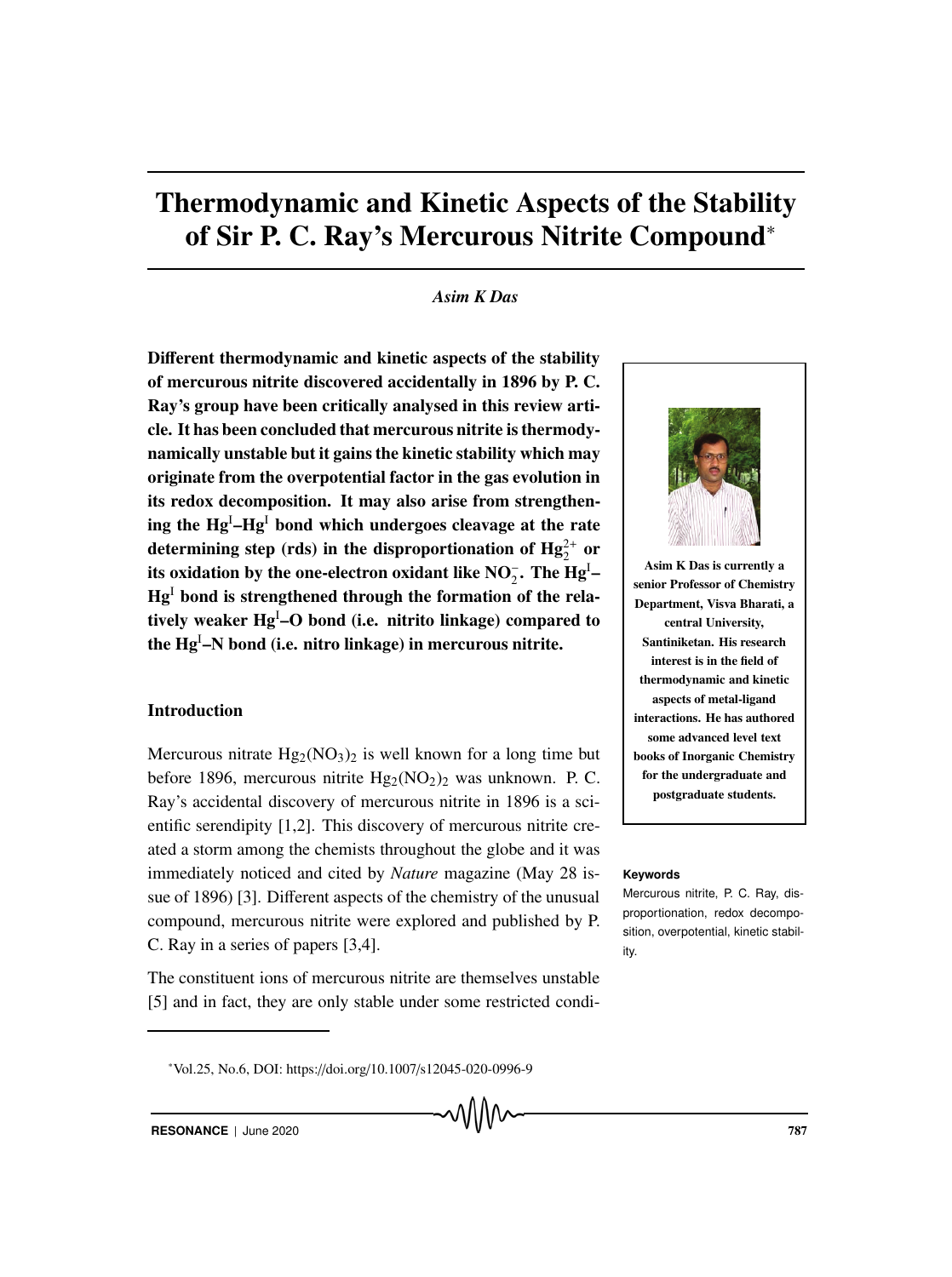tions. Redox decomposition of mercurous nitrite is another possibility for its instability. In fact, mercurous nitrite is only stable under some restricted conditions. In fact, P.C. Ray's claim of mercurous nitrite formation in the reaction of dilute nitric acid with excess mercury was refuted by Potts and Allred in 1966 [6]. X-ray crystal structure studies on mercurous nitrite carried out by different workers were also inconclusive [7,8]. Thus it created a confusion regarding the existence of the mercurous nitrite. In 2001, Goswami and Bhattacharya, proposed a structure of mercurous nitrite in the journal, *Resonance* [9]. But their proposed structure could not be theoretically supported to explain the stability of the compound. However, all these confusions were removed and P.C. Ray's claim of mercurous nitrite was reestablished in 2011 by Chakravorty et al [10] through the X-ray crystal structure determination of mercurous nitrite prepared in the same procedure as done by P.C. Ray's group.

In fact, many unstable In fact, many unstable inorganic (e.g. ammonium nitrite) and organic nitrites like alkyl ammonium nitrites (e.g.  $RNH_3NO_2$ ,  $R_2NH_2NO_2$ ,  $R_3NHNO_2$ ), mercurialkyl nitrites and mircurialkylarylammonium nitrites were synthesized by P. C. Ray [3,4]. This is why, he was rightly addressed as the 'master of nitrite'/'doctor of nitrite'. In general, the nitrites are unstable and explosive in some cases. Such nitrites are kinetically stable in pure from mainly due to the overpotential arising from the gas evolution [5,11] in their redox decomposition. For mercurous nitrite, the stability may also arise from strengthening the Hg<sup>I</sup>-Hg<sup>I</sup> bond which undergoes cleavage at the rate determining step (rds) in the disproportionation of  $Hg_2^{2+}$  or its oxidation by the one-electron oxidant like  $NO_2^-$  through the formation of the relatively weaker  $Hg<sup>I</sup>$ –O bond (i.e. nitrito linkage) compared to the  $Hg<sup>I</sup>$ –N bond (i.e. nitro linkage) in mercurous nitrite. Impurities may catalyse their decomposition.

inorganic (e.g. ammonium nitrite) and organic nitrites like alkyl ammonium nitrites (e.g.  $RNH<sub>3</sub>NO<sub>2</sub>, R<sub>2</sub>NH<sub>2</sub>NO<sub>2</sub>$  $R_3$ NHNO<sub>2</sub>), mercurialkyl nitrites and mircurialkylarylammonium nitrites were synthesized by P. C. Ray [3,4]. This is why, he was rightly addressed as the 'master of nitrite'/'doctor of nitrite'.

**TRESONANCE** | June 2020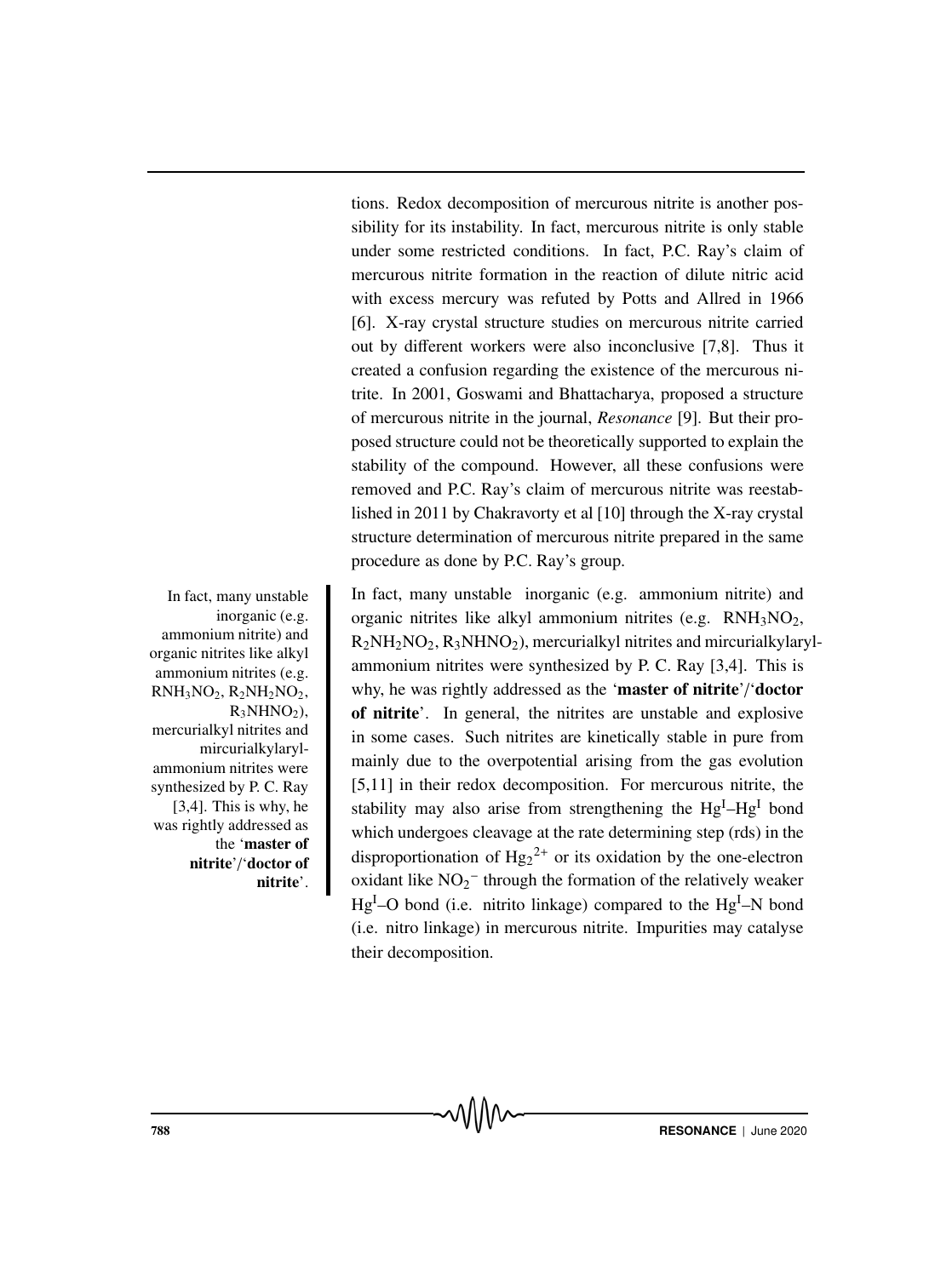#### 1. Discovery of Mercurous Nitrite

P. C. Ray's group was involved to prepare calomel (mercurous chloride,  $Hg_2Cl_2$ ) for electrodes. To prepare calomel, mercurous nitrate  $(Hg_2(NO_3)_2)$  solution is treated with dilute HCl.

$$
Hg_2(NO_3)_2 + HCl \rightarrow Hg_2Cl_2(\downarrow) + 2HNO_3
$$

For the preparation of calomel in the above standard route, Ray's group was engaged to prepare  $Hg_2(NO_3)_2$  in the reaction of dilute  $HNO<sub>3</sub>$  (1:4) with excess mercury. During the preparation of  $Hg_2(NO_3)_2$ , yellow crystalline needles were found to deposit on the Hg-surface. On standing, the yellow crystalline solid (in contact with the mother liquor) converted into the transparent crystalline solids which were identified as Marignac's salt (i.e. basic mercurous nitrate).

The yellow crystals were immediately separated from the mother liquor and analysed. They were decomposed in boiling water and it produced  $Hg^0$ ,  $Hg^{2+}$  and  $NO_2^-$  (estimated in the reaction with urea). The observed molar ratio  $(Hg^0: Hg^{2+}: NO_2^- = 1: 1: 2)$ established the yellow crystals as  $Hg_2(NO_2)_2$  [1,2]. It was the Interms of the standard discovery of mercurous nitrite (*Scheme* 1).

Let us consider the standard reduction potential values of the following redox couples of mercury:

Hg2<sup>+</sup> <sup>2</sup> <sup>+</sup> 2e 2Hg, <sup>E</sup><sup>0</sup> <sup>=</sup> <sup>0</sup>.79 V; Hg2<sup>+</sup> + 2e Hg, E<sup>0</sup> = 0.85 V

In terms of the standard reduction potential values, elemental mercury can be oxidized only upto  $Hg(I)$ , i.e.  $Hg_2^{2+}$ , (but not upto  $Hg^{2+}$ ) by the oxidizing agents whose potential values lie in the narrow range  $> 0.79$  V but  $< 0.85$  V. The common oxidizing agents including nitric acid (cf.  $E^{0}(NO_{3}^{-}/NO_{2}^{-}) = 0.94$  V,  $E^{0}$  $(NO<sub>3</sub><sup>-</sup>/NO) = 0.95 V)$  generally do not satisfy this condition and when mercury is treated with an excess of the oxidizing agent,

MMM

reduction potential values, elemental mercury can be oxidized only upto Hg(I), i.e.  $Hg_2^2$ <sup>+</sup>, (but not upto  $Hg^{2+}$ ) by the oxidizing agents whose potential values lie in the narrow range  $> 0.79$  V but  $<$ 0.85 V. The common oxidizing agents including nitric acid (cf.  $E^0(NO_3^-/NO_2^-) = 0.94$  $V, E^0 (NO_3^-/NO) = 0.95$ V) generally do not satisfy this condition and when mercury is treated with an excess of the oxidizing agent, it is totally converted into  $Hg^{2+}$ .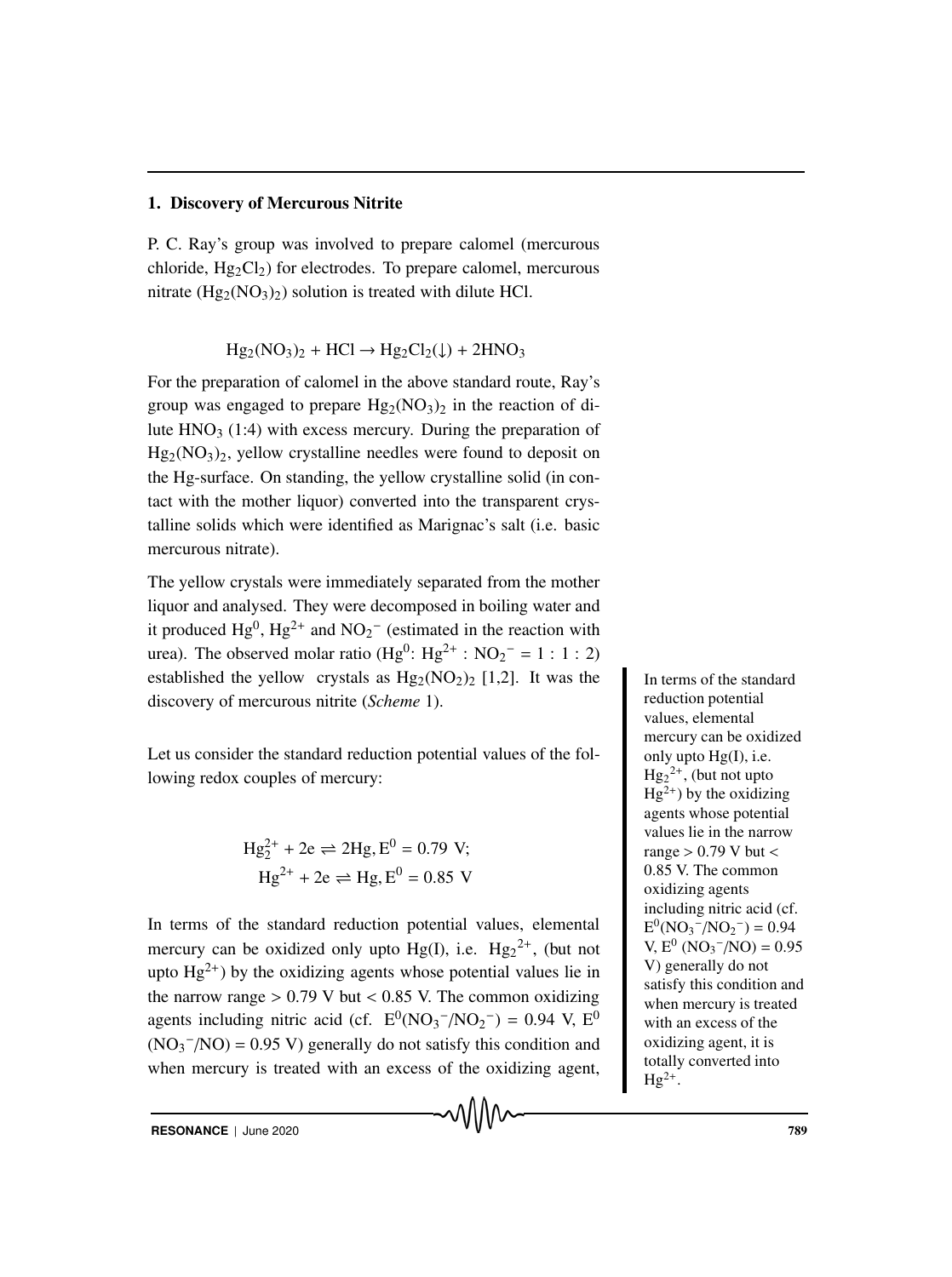

Scheme 1: P. C. Ray's synthesis of mercurous nitrite.

it is totally converted into  $Hg^{2+}$ . But when mercury is taken in excess (at least 50%), Hg(I), i.e.  $Hg_2^{2+}$ , can be produced because Hg can readily reduce  $\text{Hg}^{2+}$  to  $\text{Hg}_2^{2+}$  (i.e.  $\text{Hg}^0 + \text{Hg}^{2+} \rightarrow \text{Hg}_2^{2+}$ Formation of mercurous nitrite occurs in a slightly acidic condition in the reaction of elemental mercury (in excess) with dilute  $HNO<sub>3</sub>$ . The overall involved reactions are:

Hg<sup>0</sup> <sup>→</sup> Hg2<sup>+</sup> <sup>+</sup> <sup>2</sup>*e*; Hg<sup>0</sup> <sup>+</sup> Hg2<sup>+</sup> <sup>→</sup> Hg2<sup>+</sup> <sup>2</sup> with E<sup>0</sup> cell = (0.92 − 0.79) V = + 0.13 V,

 $2Hg^0 \rightarrow Hg_2^{2+} + 2e$  (net reaction in presence excess mercury)

 $NO_3^- + 4H^+ + 3e \rightarrow NO(\uparrow) + 2H_2O$ 

$$
NO_3^- + 2H^+ + 2e \rightarrow NO_2^- + H_2O,
$$
  

$$
Hg_2^{2+} + 2NO_2^- \rightarrow Hg_2(NO_2)_2 (\downarrow)
$$
 (yellow crystals)

 $Hg_2(NO_2)_2 \rightarrow Hg_2^{2+} + 2NO_2^-$  (on boiling in water),

 $\text{Hg}_2^{2+} \rightarrow \text{Hg}^{2+} + \text{Hg}^{0}$  (disproportionation during boiling in water)

Formation of mercurous nitrite occurs in a slightly acidic condition in the reaction of elemental mercury (in excess) with dilute  $HNO<sub>3</sub>$ .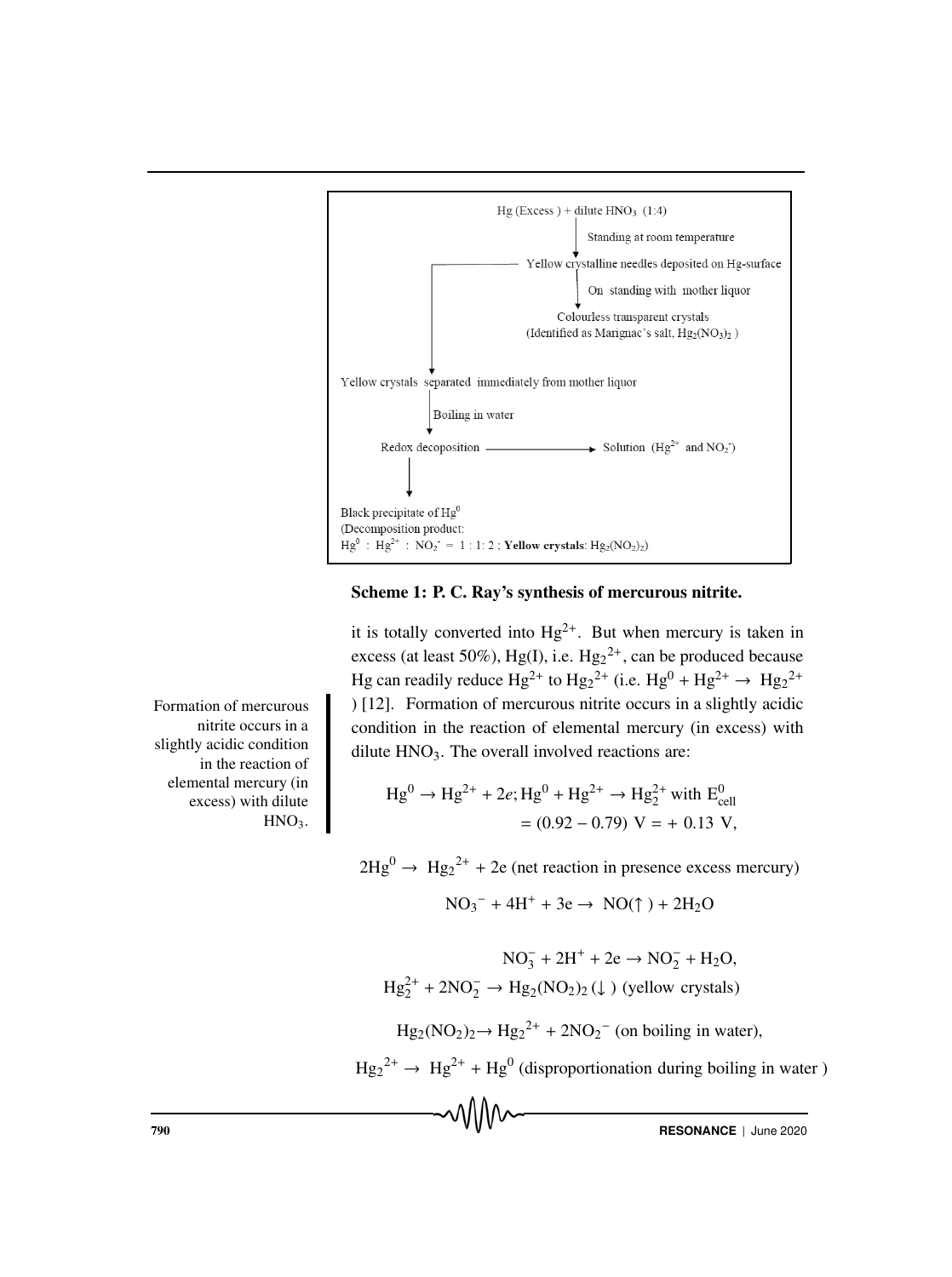$2NO_2^- + 2H^+ + OC(NH_2)_2$  (urea)  $\rightarrow CO_2 + 2N_2 + 3H_2O$ 

Reaction of elemental mercury with dilute  $HNO<sub>3</sub>$  indicates that both the ions  $Hg_2^{2+}$  and  $NO_2^-$  produced are stable in a dilute acidic condition and they combine to crystallize as the yellow needle crystals. However, there is a question of stability of  $Hg_2(NO_2)$ as noted by Ray himself.

# 2. Thermodynamic Stability of the  $Hg_2^{2+}$  Species with respect to Disproportionation

Possibility of its disproportionation can be analysed by considering the following Latimer EMF diagram [5].



Hg<sub>2</sub><sup>2+</sup>+2e⇒ 2Hg, E<sup>0</sup> = 0.79 V; 2Hg<sup>2+</sup>+2e ⇒ Hg<sub>2</sub><sup>2+</sup>; E<sup>0</sup> = 0.92 V  
2Hg<sup>2+</sup>/Hg<sub>2</sub><sup>2+</sup>: E = E<sup>0</sup> + 
$$
\frac{0.06}{2}
$$
 log [Hg<sup>2+</sup>]<sup>2</sup>/[ Hg<sub>2</sub><sup>2+</sup>], E<sup>0</sup> = 0.92 V  
Disproportionation: Hg<sub>2</sub><sup>2+</sup> ⇒ Hg<sup>2+</sup> + Hg<sup>0</sup>; E<sup>0</sup><sub>cell</sub> = (0.79 - 0.92) V = -0.13 V

 $E^0$ <sub>cell</sub> for the said disproportionation reaction is negative and un-<br>But, if under the der the standard condition, the said disproportionation reaction is not thermodynamically possible. But, if under the experimental condition, formal potential of the  $2Hg^{2+}/Hg_2^{2+}$  couple can be lowered down sufficiently to make  $\mathrm{E^{0}}_{\mathrm{cell}}$  positive, then the disproportionation reaction becomes thermodynamically possible. In fact, formation of the insoluble products like  $Hg(OH)_2$ ,  $HgS$ , etc or stable complexes like  $Hg(CN)_{4}^{2-}$  of  $Hg^{2+}$  lowers down the potential of the  $2Hg^{2+}/Hg_2^{2+}$  couple sufficiently to allow the said

experimental condition, formal potential of the  $2Hg^{2+}/Hg_2^{2+}$  couple can be lowered down sufficiently to make  $E^0$ <sub>cell</sub> positive, then the disproportionation reaction becomes thermodynamically possible.

**RESONANCE** | June 2020 **791**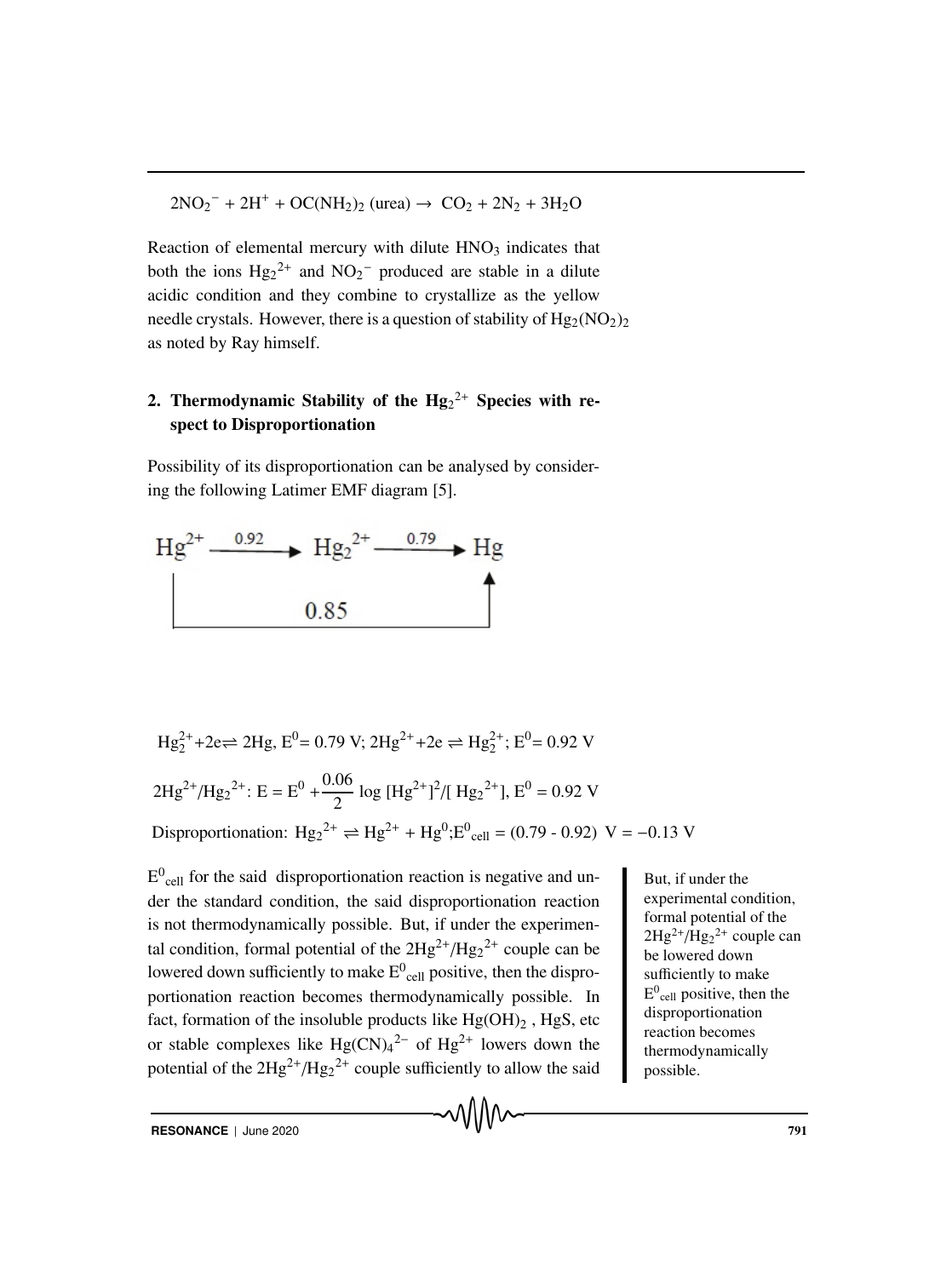Factors stabilizing  $\text{Hg}_2^{2+}$ and preventing its disproportionation can be rationalized also by considering the following comproportionation reaction (in general) [6].

Hg<sup>I</sup><sub>2</sub>-cluster kinetically as in  $Hg_2(NO_2)_2$  with respect to its redox decomposition, the Hg<sup>I</sup>–Hg<sup>I</sup> bond is also to be strengthened.

disproportionation reaction thermodynamically [5]. In the acidic condition preventing the formation of insoluble  $Hg(OH)_2$ ,  $Hg_2^{2+}$ Factors stabilizing  $Hg_2^{2+}$  survives from its disproportionation. However, it has been noted that at pH  $\geq$  5.6, due to the precipitation of Hg(OH)<sub>2</sub>, disproportionation of  $Hg_2^{2+}$  becomes thermodynamically possible [3].

> Factors stabilizing  $Hg_2^{2+}$  and preventing its disproportionation can be rationalized also by considering the following comproportionation reaction (in general) [6].

$$
Hg^{0} + Hg^{II}L_{x} \rightleftharpoons Hg^{I}{}_{2}L_{y} + (x-y)L
$$

It indicates the following conclusions.

(i) Higher stability of  $Hg^{I_2}L_y$  compared to that of  $Hg^{II}L_x$  prevents the disproportionation of  $Hg^{I}{}_{2}L_{y}$ .

 $(iii)$  Hg<sup>I</sup> $-L$  bond should not be very strong because it will weaken the Hg–Hg bond of the  $Hg_2^{2+}$  species to favour the heterolytic cleavage of the bond leading to the said disproportionation reaction.

(iii) The reagent which can stabilize  $Hg<sup>II</sup>$  either through the formation of stable complexes or insoluble precipitates will favour the disproportionation reaction. The possible rate process is [12]:

 $\text{Hg}_2^{2+} + \text{L} \rightleftharpoons \text{Hg}_2^{2+}(\text{L})$  (rapid equilibrium)

$$
Hg_2^{2+}(L) \to Hg^0 + Hg^{II}(L)
$$
 (rate determining step, rds)  

$$
Hg^{II}(L) + L \to Hg^{II}(L)_2
$$
 (rapid)

(iv) Here it is worth mentioning that for the oxidation of  $Hg_2^{2+}$ by the one-electron oxidant like nitrite, the rate determining step (rds) is also the cleavage of the  $Hg<sup>I</sup>-Hg<sup>I</sup>$  bond [12]. Thus to stabi-Thus to stabilize the  $\parallel$  lize the Hg<sup>I</sup><sub>2</sub>-cluster kinetically as in Hg<sub>2</sub>(NO<sub>2</sub>)<sub>2</sub> with respect to its redox decomposition, the  $Hg<sup>I</sup>-Hg<sup>I</sup>$  bond is also to be strengthened.

> (v) L should not be oxidizing (both kinetically and thermodynamically) to oxidize  $Hg<sup>I</sup>$  to  $Hg<sup>II</sup>$ . Similarly, L should not be reducing to reduce  $Hg<sup>I</sup>$  to  $Hg<sup>0</sup>$ .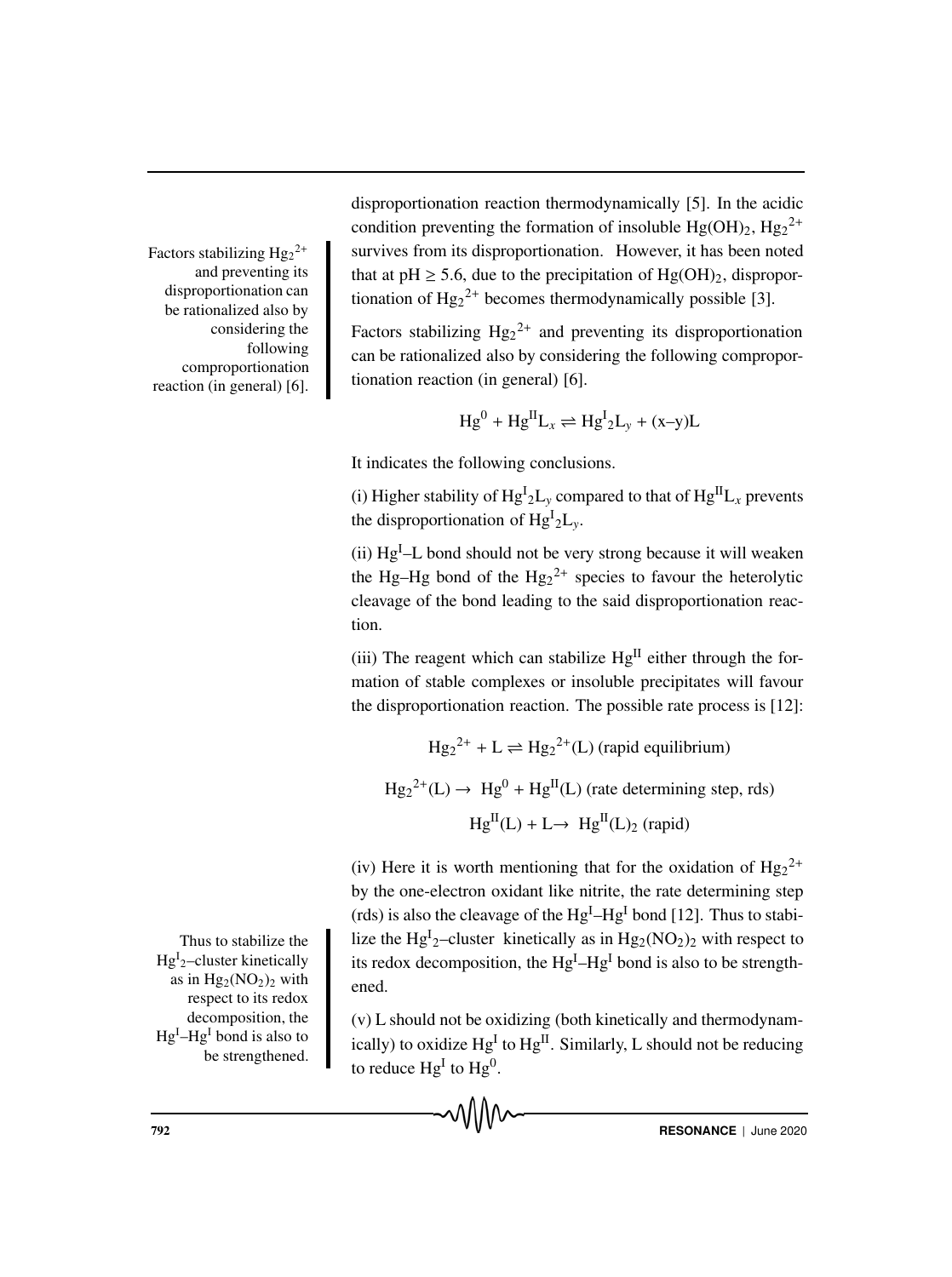### 3. Thermodynamic and Kinetic Stability of  $\mathbf{NO_2}^-$

To consider the possibility of disproportionation of nitrite, we are to consider the following EMF diagram [5].

$$
NO_3^- \xrightarrow{0.94} NO_2^- \xrightarrow{1.0} NO
$$
 (Acidic condition)

Disproportionation of  $NO_2^-$ : 3  $NO_2^-$  +  $2H^+$   $\rightleftharpoons$   $2NO + NO_3^- + H_2O$ 

 $E^0_{cell} = E^0 (NO_2^-/NO) - E^0 (NO_3^-/NO_2^-) = (1.0 - 0.94) V = 0.06 V$ 

It indicates that in the acidic condition,  $NO_2^-$  which may be considered also to remain as nitrous acid  $HNO<sub>2</sub>$  having the  $pK<sub>a</sub>$  value 3.2 [3,13] is thermodynamically unstable with respect to its disproportionation. It may be noted that the  $E^0_{cell}$  (= 0.06 V) for the said disproportionation reaction is only slightly positive and the reaction involves the gas evolution of NO and it experiences the overpotential (a kinetic barrier) which disfavours the process kinetically. Thus  $NO_2^-$  as  $HNO_2$  (nitrous acid) the gains the Thus  $NO_2$ kinetic stability to some extent with respect to its redox decomposition through the disproportionation reaction in the mild acidic condition. However, in the strongly acidic condition, nitrite disproportionates more readily.

It is interesting to point out that the favour in disproportionation of  $NO_2^-$  which mainly remains as  $HNO_2$  (nitrous acid) in the acidic media can be rationalized [5,14] in terms of the bondings in the products and reactants (*Scheme* 2). In this disproportionation process, the number of O–H bonds remains unchanged but there is a net increase in the number of N–O  $\pi$ -bonds. The odd unpaired electron (denoted by a dot in Scheme 2) in NO remains in the antibonding π-molecular orbital ( $π$ <sup>\*</sup>-MO) [5] and thus the π-bond order in NO becomes 1.5. It is evident that 4  $\pi$ -bonds (= 2  $\times$  $1.5 + 1$ ) are produced at the cost of 3  $\pi$ -bonds. Besides this, the lone pair-lone pair repulsion between N and O of nitrous acid is effectively reduced in the disproportionation products (cf. the Nlone pair is involved in making a coordinate covalent bond with oxygen in nitric acid).

Thus  $NO_2^-$  as  $HNO_2$ (nitrous acid) the gains the kinetic stability to some extent with respect to its redox decomposition through the disproportionation reaction in the mild acidic condition. However, in the strongly acidic condition, nitrite disproportionates more readily.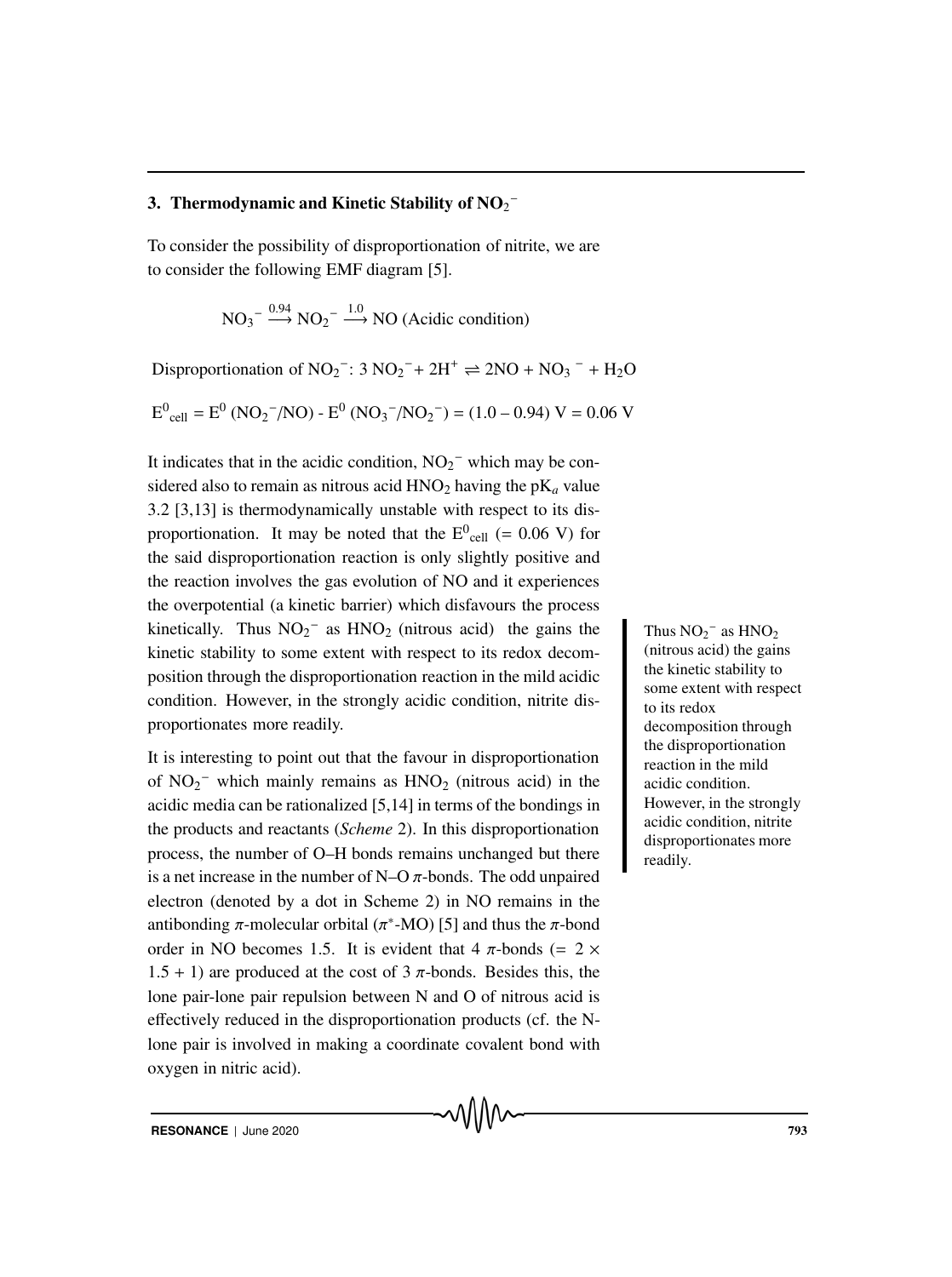

Scheme 2: Disproprotionation of nitrous acid  $(HNO<sub>2</sub>)$ .

It may be noted that  $NO<sub>2</sub><sup>-</sup>$  which is resonance stabilised is thermodynamically stable in a basic condition.

NO<sub>3</sub><sup>-</sup> 
$$
\xrightarrow{0.01}
$$
NO<sub>2</sub><sup>-</sup>  $\xrightarrow{-0.46}$  NO (Basic condition)  
\n $E^0_{cell}$ (disproportionation) =  $E^0$  (NO<sub>2</sub><sup>-</sup>/NO)  
\n-  $E^0$  (NO<sub>3</sub><sup>-</sup>/NO<sub>2</sub><sup>-</sup>) = (-0.46 - 0.01) V = -0.47 V

Thus besides the kinetic barrier (overpotential due to evolution of NO gas),  $E^0$ <sub>cell</sub> for disproportionation in a basic condition is highly negative (i.e. thermodynamic barrier). Thus  $NO_2^-$  is both thermodynamically and kinetically stable in a basic condition with respect to its disproportionation but  $Hg_2^{2+}$  ion is unstable in the basic condition due its favoured disproportionation.

#### 4. Possibility of Redox Decomposition of  $Hg_2(NO_2)$

In the acidic condition,  $NO<sub>2</sub><sup>-</sup>$  as a reducing agent (whose reducing power is measured by  $E^0 (NO_3^-/NO_2^-) = 0.94$  V) cannot reduce  $Hg_2^{2+}$  (cf. E<sup>0</sup> for the couple  $Hg_2^{2+}/2Hg = 0.79$  V) because But, in the acidic  $\int$  for this reaction,  $E^0_{cell}$  is negative.

Hg2 <sup>2</sup><sup>+</sup> + NO2 <sup>−</sup> + H2O −→ 2Hg + NO3 <sup>−</sup> + 2H<sup>+</sup> E0 cell = E<sup>0</sup> (Hg2 <sup>2</sup>+/2Hg) – E<sup>0</sup> (NO3 <sup>−</sup>/NO2 −) = (0.79 − 0.94) V = −0.15 V.

But, in the acidic condition,  $NO<sub>2</sub><sup>-</sup>$  as an oxidising agent (whose oxidising power is measured by  $E^0 (NO_2^-/NO) = 1.0 V)$  can oxidise Hg<sub>2</sub><sup>2+</sup> (cf. E<sup>0</sup> for the couple Hg<sup>2+</sup>/ Hg<sub>2</sub><sup>2+</sup> = 0.92 V) because for this reaction,  $E^0_{cell}$  is positive.

 $2 \text{ NO}_2^- + 4\text{H}^+ + \text{Hg}_2^2 + \longrightarrow 2\text{NO} + 2\text{Hg}^{2+} + 2\text{H}_2\text{O}$ 

√∖∖∖∧∼

794 **RESONANCE** | June 2020

Thus  $NO_2^-$  is both Thus besides thermodynamically and kinetically stable in a basic condition with respect to its disproportionation but  $Hg_2^2$  ion is unstable in the basic condition due its favoured disproportionation.

condition,  $NO<sub>2</sub><sup>-</sup>$  as an oxidising agent (whose oxidising power is measured by  $E^0$  $(NO<sub>2</sub><sup>-</sup>/NO) = 1.0 V) can$ oxidise  $Hg_2^{2+}$  (cf.  $E^0$  for the couple  $\text{Hg}^{2+}/\text{Hg}_2^{2+}$ 0.92 V) because for this reaction,  $E^0$ <sub>cell</sub> is positive.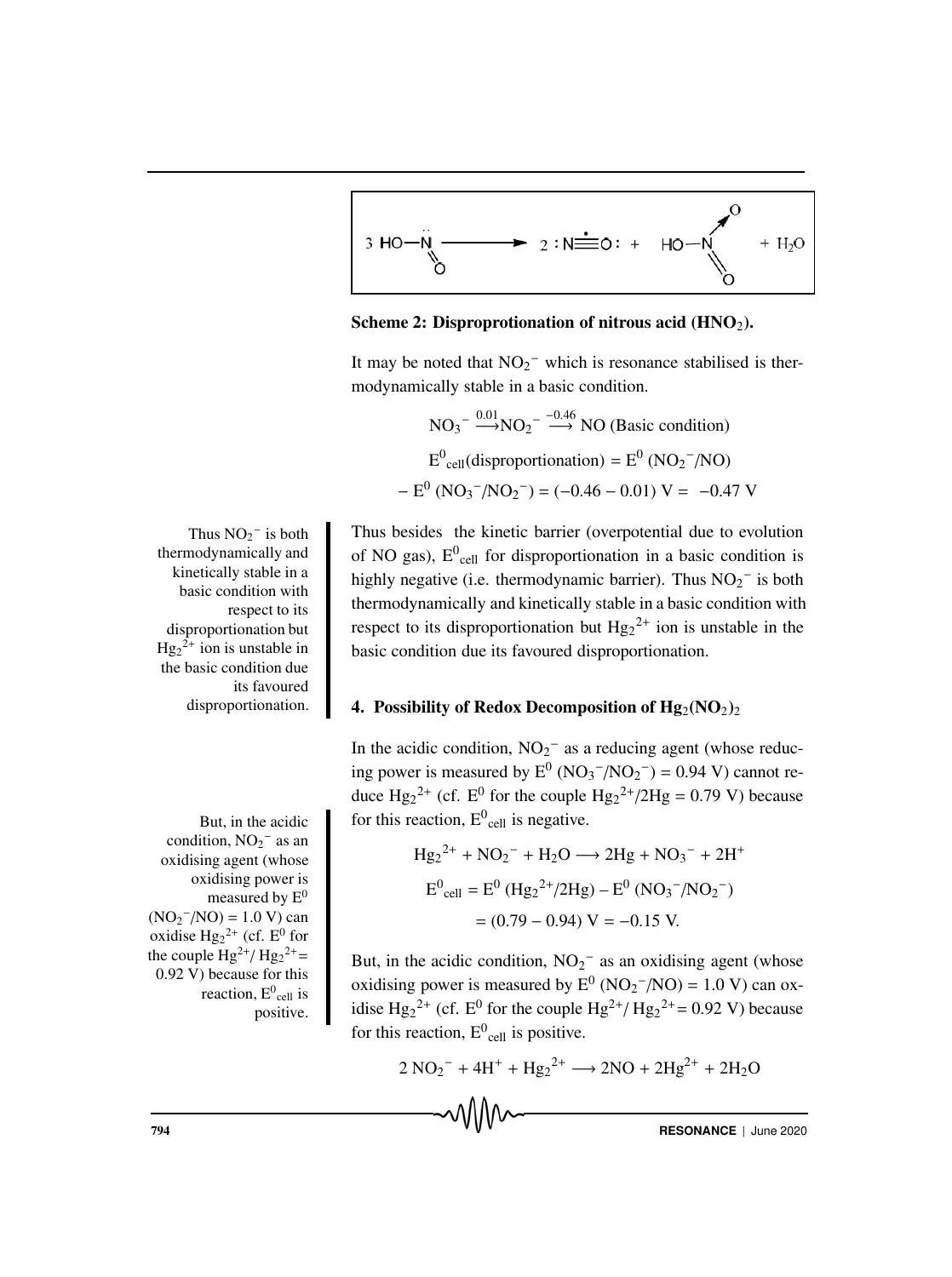$$
E^0_{cell} = E^0 (NO_2^-/NO) - E^0 (Hg^{2+}/Hg_2^{2+}) = (1.0 - 0.92) V = 0.08 V
$$

The above reaction for which  $E^0$ <sub>cell</sub> is slightly positive is kinetically disfavoured to some extent due to the overpotential factor for the release of NO gas. There is another source of kinetic barrier for the oxidation of  $Hg_2^{2+}$  by the one electron oxidant like  $NO_2^-$  (cf.  $NO_2^- + 2H^+ + e \rightarrow NO + H_2O$ ). For the one-electron oxidant, the rate determining step (rds) is the cleavage of the  $Hg<sup>I</sup>$ - $Hg<sup>I</sup>$  bond [12].

 $Hg^{I}-Hg^{I}-e \longrightarrow Hg^{I} + Hg^{II}$  (rds);  $Hg^{I}-e \longrightarrow Hg^{II}$  (fast)

It will be discussed later that the  $Hg^{I}-Hg^{I}$  bond is strengthened by the formation of weaker Hg<sup>I</sup>-O bond rather than the stronger  $Hg<sup>I</sup>$ –N bond. Thus mercurous nitrite in an acidic condition does Thus mercurous nitrite not have the thermodynamic stability but it possesses the kinetic stability to some extent with respect to its redox decomposition.

#### 5. Comparison of the Stability of  $Hg_2(NO_2)_2$  and  $Hg_2(NO_3)_2$

 $NO_3^-$  is slightly less powerful as an oxidizing agent ( $E^0$  (NO<sub>3</sub> $^-$ /NO) = 0.95 V) than  $NO_2^-$  ( $E^0$  ( $NO_2^-/NO$ ) = 1.0 V) in the acidic condition. In addition to this thermodynamic factor, kinetically,  $NO_3^-$  is a poorer oxidant than  $NO_2^-$  because of the stronger N–O bond in nitrate and in their oxidizing action, the N–O bond is to be ruptured [5]. There is no question of reducing action and disproportionation of nitrate. Thus there is no possibility of redox Thus there is no decomposition of  $Hg_2(NO_3)_2$ . It makes  $Hg_2(NO_3)_2$  more stable than  $Hg_2(NO_2)_2$ .

#### 6. Structure of  $Hg_2(NO_2)_2$

It is shown in *Figure* 1. From the crystal structure [10], it is seen that mercury binds through the oxygen of nitrite. The molecular view of  $Hg_2(NO_2)_2$  shows that the molecule is planar and centrosymmetric. Each Hg<sup>I</sup> centre is unsymmetrically bonded to two oxygen atoms of the nitrite ion to produce a four membered chelate ring in which the nitrite ion approximately acts as a

in an acidic condition does not have the thermodynamic stability but it possesses the kinetic stability to some extent with respect to its redox decomposition.

possibility of redox decomposition of  $Hg_2(NO_3)_2$ . It makes  $Hg_2(NO_3)_2$  more stable than  $Hg_2(NO_2)_2$ .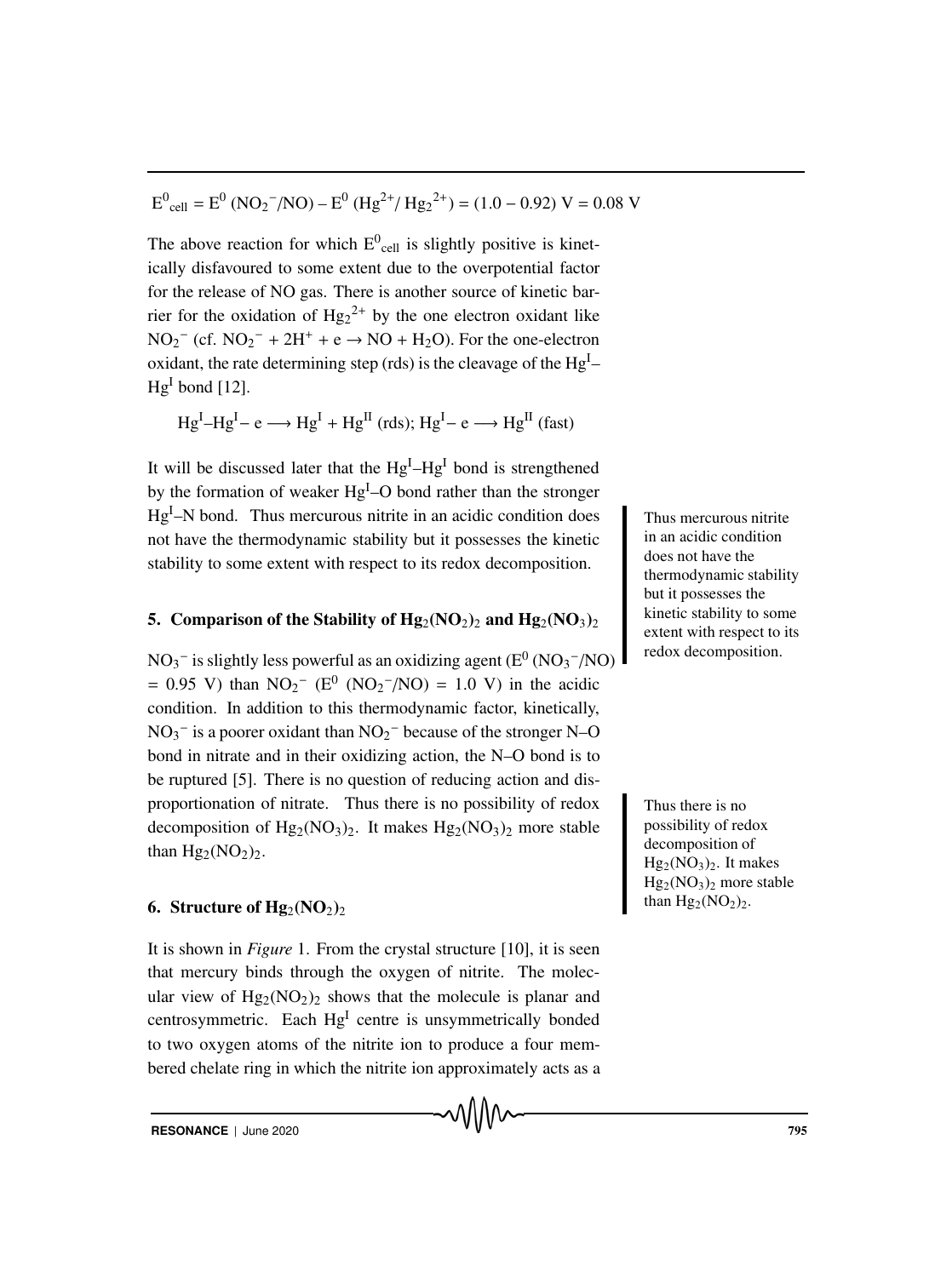Figure 1. Molecular view of discrete  $Hg_2(NO_2)_2$  (Ref. 10).



The molecular view of  $Hg_2(NO_2)_2$  shows that the molecule is planar and centrosymmetric. Each  $Hg<sup>I</sup>$  centre is unsymmetrically bonded to two oxygen atoms of the nitrite ion to produce a four membered chelate ring in which the nitrite ion approximately acts as a bidentate chelating ligand (i.e.  $\eta^2 - NO_2^-$ ).

The stronger Hg<sup>I</sup>-N bond will weaken the Hg<sup>I</sup>–Hg<sup>I</sup> bond to favour the heterolytic cleavage of the Hg<sup>I</sup>–Hg<sup>I</sup> bond. From the kinetics and mechanistic studies, it has been suggested that the heterolytic cleavage of the Hg<sup>I</sup>–Hg<sup>I</sup> bond is the rate determining step (rds) of the disproportionation reaction of  $Hg_2^{2+}$ .

ligand (i.e.  $\eta^2 - NO_2^-$ ). Here one Hg<sup>I</sup>-O interaction (denoted by  $\dots$ ) is weaker and it may be described as a noncovalent interaction. The other Hg<sup>I</sup>-O covalent interaction is stronger. The shorter (i.e stronger) and longer (i.e. weaker) Hg<sup>I</sup>-O distances are 220 pm and 261 pm respectively. The  $Hg<sup>I</sup>-Hg<sup>I</sup>$ distance is 254 pm. In the crystal structure, it has been noted that there exists the weaker intermolecular Hg<sup>I</sup>-O interactions and each O2 centre noncovalently interacts with two Hg<sup>I</sup>-centres and each Hg<sup>I</sup>-centre participates in such three weak interactions.

## 7.  $\rm\,Hg^I\text{-}N$  Bond vs.  $\rm\,Hg^I\text{-}O$  Bond and Kinetic Stability of  $\rm\,Hg_2(NO_2)_2$

In terms of the HSAB (hard and soft acids and basis) theory [5], the Hg<sup>I</sup>-N bond (i.e. nitro linkage) is preferred to the Hg<sup>I</sup>-O bond (i.e. nitrito linkage) and in fact, the Hg<sup>I</sup>-N bond is shorter and stronger than the  $Hg<sup>I</sup>-O$  bond. The stronger  $Hg<sup>I</sup>-N$  bond will weaken the  $Hg^{I}-Hg^{I}$  bond to favour the heterolytic cleavage The stronger  $Hg^{I}-N$  of the  $Hg^{I}-Hg^{I}$  bond. From the kinetics and mechanistic studies, it has been suggested that the heterolytic cleavage of the Hg<sup>I</sup>-Hg<sup>I</sup> bond is the rate determining step (rds) of the disproportionation reaction of  $Hg_2^2$ . It has also been argued that this is also the rate determining step for the oxidation of  $Hg_2^{2+}$  by the one electron oxidant like  $NO_2^-$  (cf.  $NO_2^- + 2H^+ + e \rightarrow NO + H_2O$ ).

> Thus to stabilize the  $Hg_2^{2+}$  cluster with respect to its disproportionation and oxidation by nitrite, the weaker  $Hg<sup>I</sup>$ -O nitrito linkage is preferred [6]. In fact, Goswami et al theoretically proposed in 2001 in Resonance [9] the structure of  $Hg_2(NO_2)_2$  by considering the  $Hg^{I}-N$  nitro linkage. But from their studies on X-ray crystal structure of mercurous nitrite in 2011 [10], it was estab-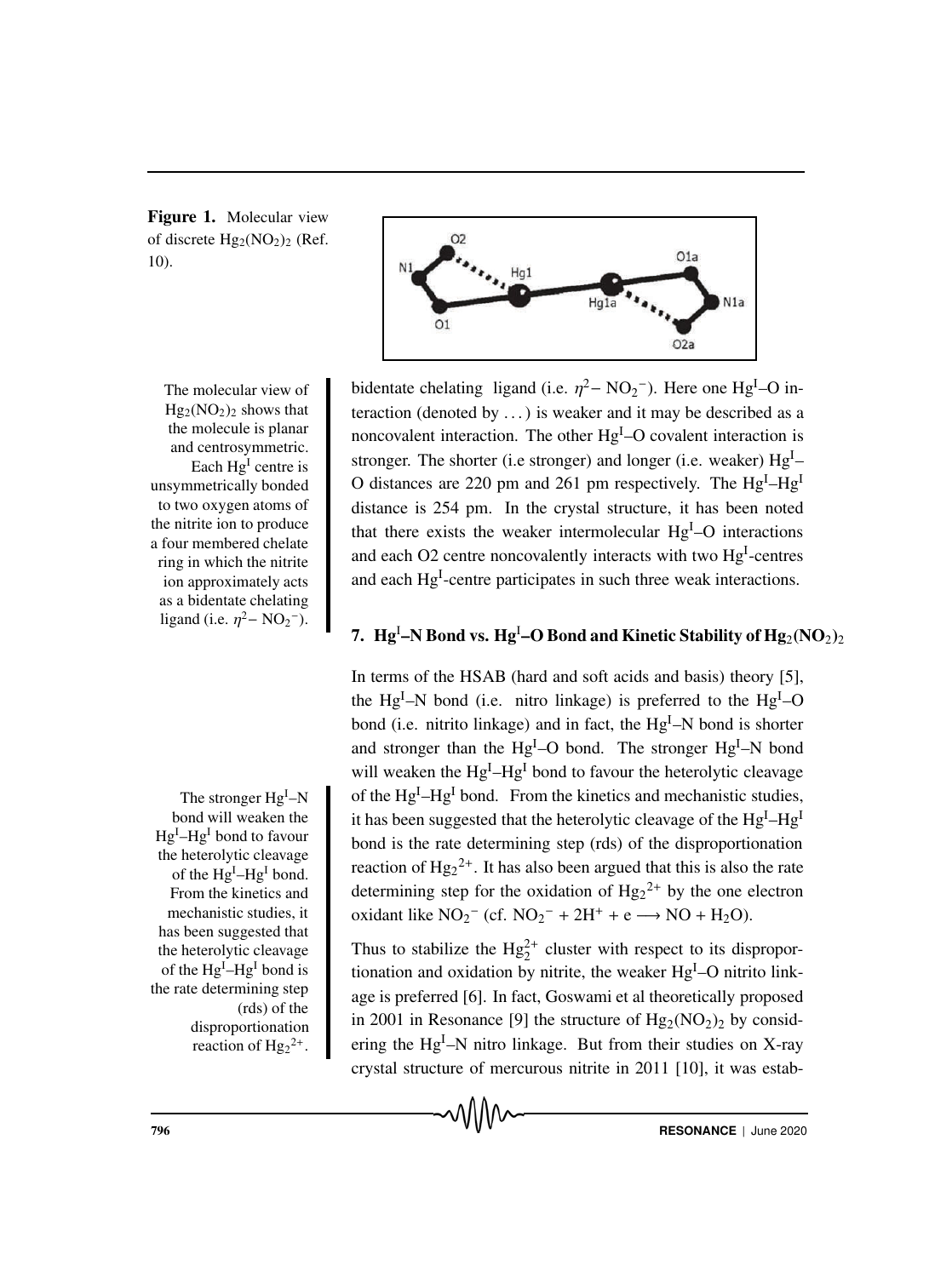lished that there exists the Hg<sup>I</sup>-O bond (i.e. nitrito linkage) not I n fact, Goswami et al the Hg<sup>I</sup>-N bond (i.e. nitro linkage). Thus the crystal structure determination contradicted their earlier proposed structure.

### 8. Conclusion Regarding the Stability of  $Hg_2(NO_2)_2$

From the above discussion, now we are at the right position to draw the conclusions regarding the stability of mercurous nitrite. The major points to explain the stability of mercurous nitrite are mentioned here.

(i) In the acidic condition preventing the formation of insoluble  $Hg_2(OH)_2$ , mercurous ion  $(Hg_2^{2+})$  is thermodynamically stable with respect to its disproportionation.

(ii) In the mild acidic condition  $NO_2^-$  is thermodynamically slightly unstable with respect to its disproportionation but it is kinetically stable to some extent due to the overpotential in the NO gas formation.

(iii) Though reduction of  $Hg_2^{2+}$  by  $NO_2^-$  is not thermodynamically possible, oxidation of  $Hg_2^{2+}$  by  $NO_2^-$  is thermodynamically slightly favoured in the acidic condition but the process is kinetically disfavoured due to the overpotential factor. There is another source of kinetic barrier for the oxidation of  $Hg_2^{2+}$  by the one electron oxidant like  $NO_2^-$  (cf.  $NO_2^- + 2H^+ + e \rightarrow NO + H_2O$ ). For the one-electron oxidant, the rate determining step (rds) is the cleavage of the  $Hg^{I}-Hg^{I}$  bond.

$$
Hg^{I} - Hg^{I} - e \longrightarrow Hg^{I} + Hg^{II} \text{ (rds)}
$$

In mercurous nitrite, the relatively weaker  $Hg<sup>I</sup>-O$  bond (i.e. nitrito linkage) compared to the  $Hg<sup>I</sup> - N$  bond (i.e. nitro linkage) strengthens the Hg<sup>I</sup>-Hg<sup>I</sup> bond to disfavor kinetically the oxidation of  $Hg_2^{2+}$  by nitrite.

Here it is worth mentioning that all the above conclusions are made by considering the standard redox potentials  $(E^0)$  but in reality, it needs the consideration of the related formal potentials.

theoretically proposed in 2001 in Resonance [9] the structure of  $Hg_2(NO_2)$ <sub>by</sub> considering the Hg<sup>I</sup>-N nitro linkage. But from their studies on X-ray crystal structure of mercurous nitrite in 2011 [10], it was established that there exists the Hg<sup>I</sup>-O bond (i.e. nitrito linkage) not the Hg<sup>I</sup>–N bond (i.e. nitro linkage).

In mercurous nitrite, the relatively weaker Hg<sup>I</sup>-O bond (i.e. nitrito linkage) compared to the Hg<sup>I</sup>-N bond (i.e. nitro linkage) strengthens the Hg<sup>I</sup>-Hg<sup>I</sup> bond to disfavor kinetically the oxidation of  $Hg_2^{2+}$  by nitrite.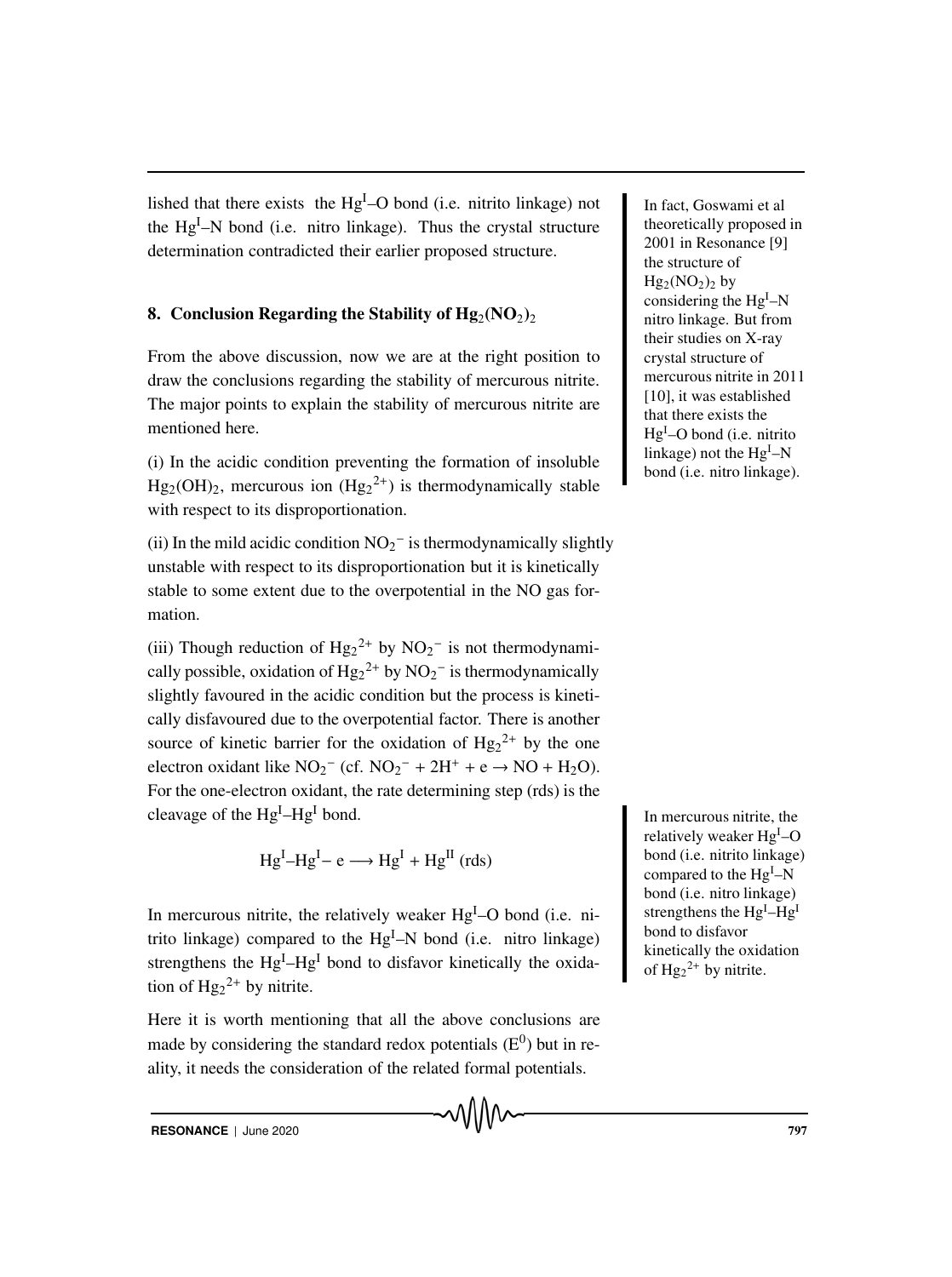(iv) From the standpoint of kinetics and mechanism of the disproportionation reaction of  $Hg_2^{2+}$ , it has been suggested that the heterolytic cleavage of the Hg<sup>I</sup>-Hg<sup>I</sup> bond is the rate determining step (rds). In mercurous nitrite, the relatively weaker  $Hg<sup>I</sup>$ -O bond (i.e. nitrito linkage) compared to the Hg<sup>I</sup>-N bond (i.e. nitro linkage) strengthens the  $Hg<sup>I</sup>-Hg<sup>I</sup>$  bond to disfavor kinetically the disproportionation of  $Hg_2^{2+}$ .

All these indicate that in All these indicate that in an aqueous mild acidic condition, both  $Hg_2^{2+}$  and  $NO_2^-$  ions can coexist (in presence of excess mercury) kinetically but not thermodynamically and they can form the yellow crystals of  $Hg_2(NO_2)_2$ . Thus kinetic stability is playing a crucial role in the overall stability of  $Hg_2(NO_2)_2$ .

#### Acknowledgements

Facilities provided by Visva Bharati University are thankfully acknowledged. The author acknowledges to consult the lecture note of his teacher, Prof. G. N. Mukherjee (Formerly, Sir Rashbehary Ghose Professor of Chemistry, Calcutta University) on "Chemical Researches of Sir Prafulla Chandra Ray".

#### Suggested Reading

- [1] P C Ray, On Mercurous Nitrite, *J. Asiatic Soc. Bengal,* Vol. 65, pp.1–9, 1896.
- [2] P C Ray, The Nitrites of Mercury and the Varying Conditions Under Which They Are Formed, *J. Chem. Soc. Trans.* Vol.71, pp.337–345, 1897.
- [3] A Chakravorty, Chemical Reaearches of Acharya Prafulla Cahndra Ray, *Indian Journal of History of Science*, Vol.49, No.4, pp.361–370, 2014.
- [4] A Bhattacharya, Research Papers of Acharya Prafulla Chandra Ray, Deep Prakashan, Kolkata, pp.1–897, 2006.
- [5] A K Das and M Das, Fundamental Concepts of Inorganic Chemistry, Revised 2*nd* Edition, CBS Publisiers & Distributors, N. Delhi, pp.605–609 Vol.2, pp.1668–1672, 1695, 1705 Vol.3, 2016.
- [6] R A Potts and A L Allred, Mercury(I) Complexes, *Inorg. Chem*., Vol.5, pp.1066–1071, 1966.
- [7] R B English, D Röhm and C J H Schutte, Structural Studies of Mercury(I) Compounds. I. Structure of Mercury(I) Nitrite, Hg<sub>2</sub>(NO<sub>2</sub>)<sub>2</sub>, *Acta Cryst.*, Vol.C41, pp.997–998, 1985.
- [8] S Ohba, F Matsumoto, M Ishihara and Y Saito, Structures of Mercury (I) Nitrite and Lithium Disilver Trinitrite, *Acta Cryst.,* Vol.C42, pp.1–4, 1986.

an aqueous mild acidic condition, both  $Hg_2^{2+}$ and  $NO<sub>2</sub><sup>-</sup>$  ions can coexist (in presence of excess mercury) kinetically but not thermodynamically and they can form the yellow crystals of  $Hg_2(NO_2)_2$ .